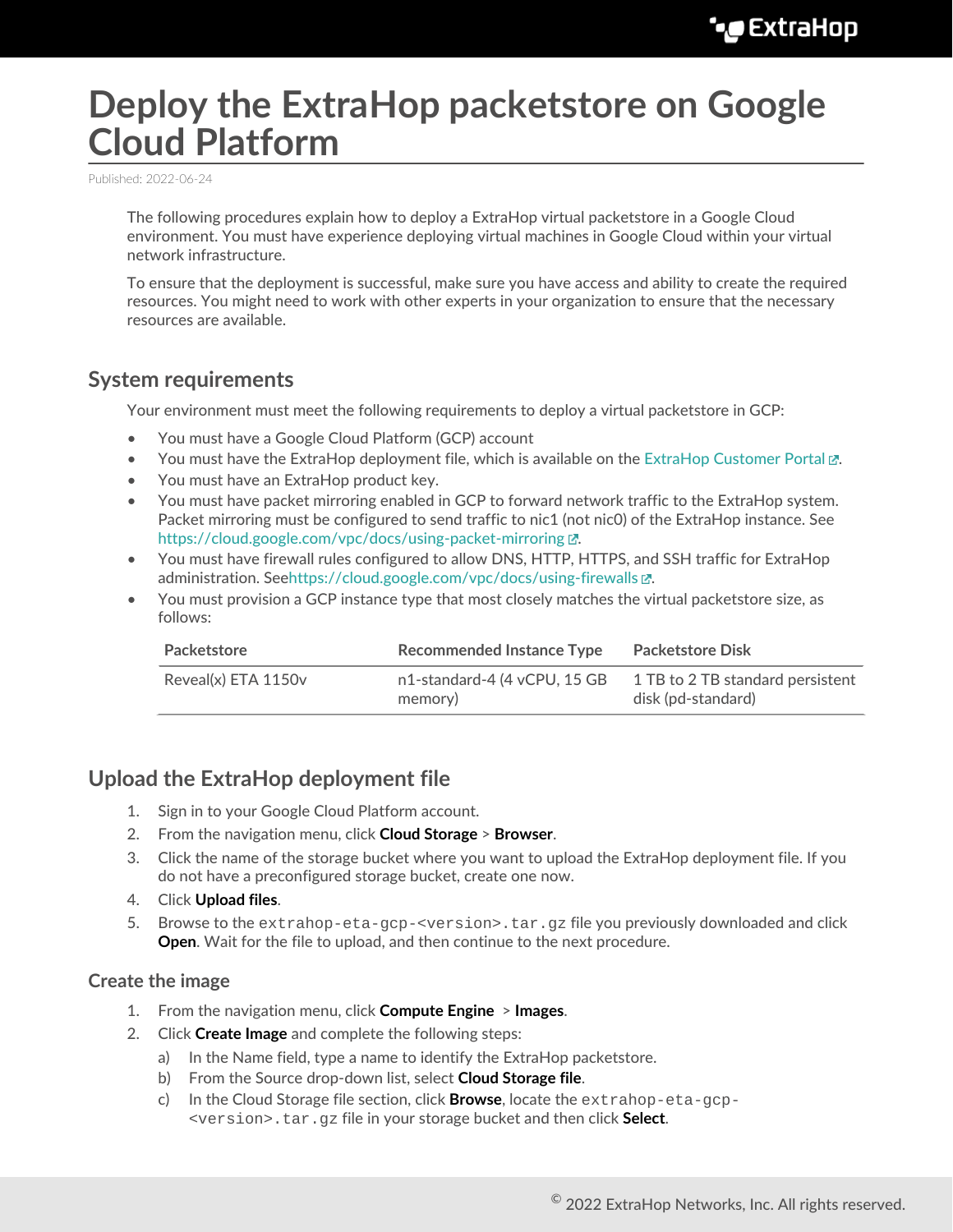- d) Configure any additional fields that are required for your environment.
- 3. Click **Create**.

#### **Create the packetstore disk**

- 1. From the navigation menu, click **Compute Engine** > **Disks**.
- 2. Click **Create Disk** and complete the following steps:
	- a) In the Name field, type a name to identify the ExtraHop disk.
	- b) From the Type drop-down menu, select **Standard persistent disk**.
	- c) In the Source type section, click **Image**.
	- d) From the Source image drop-down list, select the image you created in the previous procedure.
	- e) In the Size (GB) field, type 1000. You can create a disk size between 1000 GB and 2000 GB.
	- f) Configure any additional fields that are required for your environment.
- 3. Click **Create**.

#### **Create the VM instance**

- 1. From the navigation menu, click **Compute Engine** > **VM instances**.
- 2. Click **Create Instance** and complete the following steps:
	- a) In the Name field, type a name to identify the ExtraHop instance.
	- b) From the Region drop-down list, select your geographic region.
	- c) From the Zone drop-down list, select a location within your geographic zone.
	- d) In the Machine configuration section, select **General Purpose** for the machine family, **N1** for the series, and **n1-standard-4 (4 vCPU, 15 GB memory)** for the machine type.
	- e) In the Boot disk section, click **Change**.
	- f) Click **Existing disks**.
	- g) From the Disk drop-down list, select the disk you created in the previous procedure.
	- h) Click **Select**.
- 3. Click **Management, security, disks, networking, sole tenancy**.
- 4. Click **Networking**.
- 5. In the Network tags field, type the following tag names:

**Important:** Network tags are required to apply firewall rules to the ExtraHop instance. If you do not have existing firewall rules that allow this traffic, you must create the rules. See<https://cloud.google.com/vpc/docs/using-firewalls> $\mathbb{E}$ .

- https-server
- http-server
- dns
- ssh-all

| Management                     | Security             | Disks | Networking  | Sole Tenancy |  |  |
|--------------------------------|----------------------|-------|-------------|--------------|--|--|
| <b>Network tags</b> (Optional) |                      |       |             |              |  |  |
| https-server                   | http-server <b>a</b> |       | dns $\odot$ | ssh-all a    |  |  |

- 6. In the Network interfaces section, click the edit icon  $\bigwedge$  to edit the management interface.
	- a) From the Network drop-down list, select your management network.
	- b) From the Subnetwork drop-down list, select your management network subnet.
	- c) Configure any additional fields that are required for your environment.
	- d) Click **Done**.